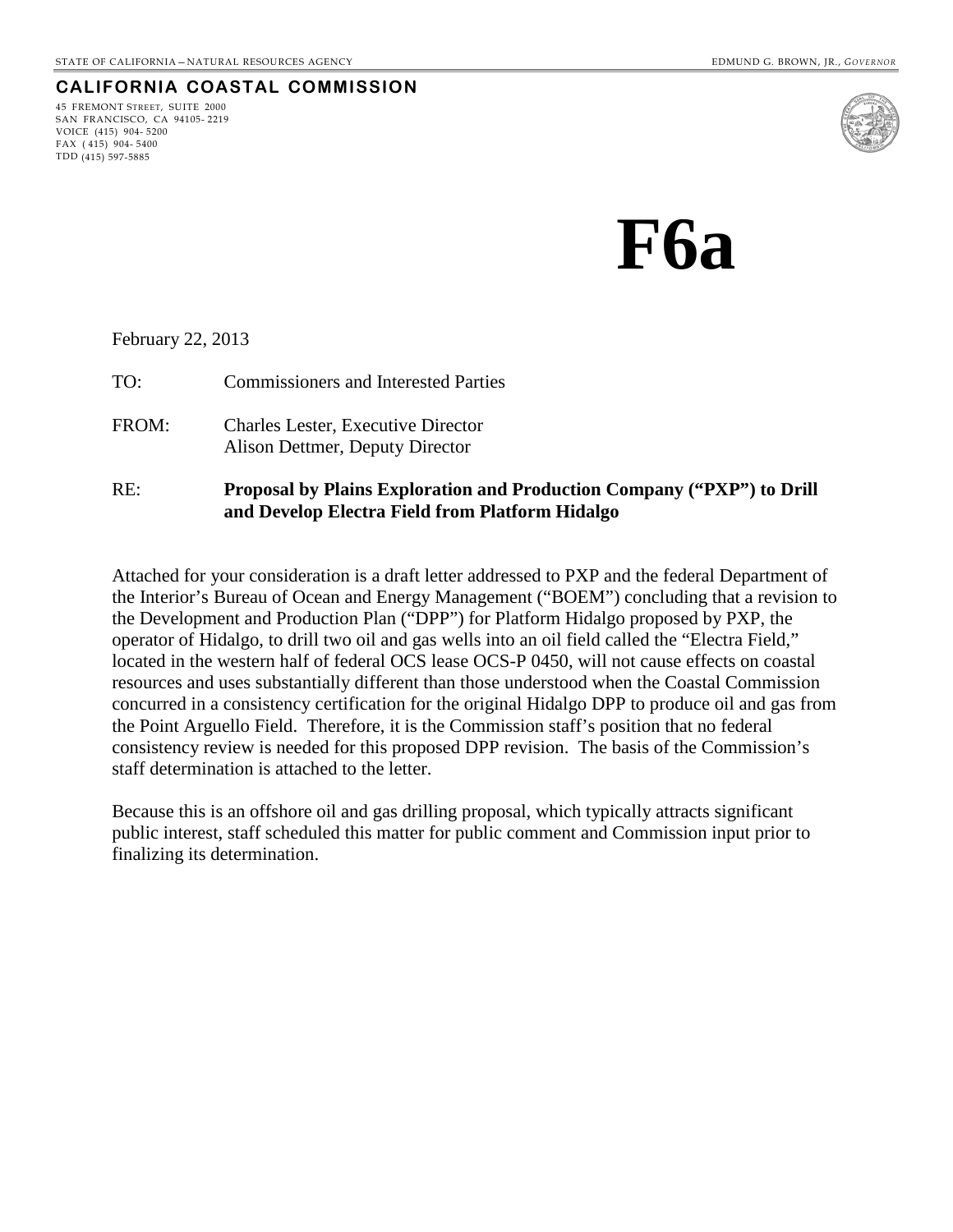### **CALIFORNIA COASTAL COMMISSION**

45 FREMONT STREET, SUITE 2000 SAN FRANCISCO, CA 94105- 2219 VOICE (415) 904- 5200 FAX ( 415) 904- 5400 TDD (415) 597-5885



March , 2013

Joan Barminski Regional Supervisor, Office of Strategic Resources United States Department of the Interior Bureau of Ocean Energy Management Pacific OCS Region 770 Paseo Camarillo, CM 215 Camarillo, California 93010

David Rose Manager, Environmental Health & Safety Plains Exploration and Production Company 201 S Broadway Street Orcutt, California 93455

### RE: **Proposed Revisions to Platform Hidalgo DPP to Develop Western Half NW/4 of Lease OCS-P 0450**

Dear Ms. Barminski and Mr. Rose:

On November 19, 2012, the Bureau of Ocean Energy Management ("BOEM") submitted to the Coastal Commission Plains Exploration and Production Company's ("PXP") proposed revisions to the Platform Hidalgo Development and Production Plan ("DPP") to drill two wells from Platform Hidalgo to produce oil and gas from the Electra Field, a previously undeveloped field located in the western half of the northwestern quarter of Federal Lease OCS-P 0450, and an accompanying consistency certification to meet the requirements of 15 CFR § 930.76(d).

PXP currently produces oil and gas from the Point Arguello Field using three platforms: Hermosa, Harvest and Hidalgo. Its proposal to drill and produce oil and gas from the Electra Field (located approximately three miles west of the Point Arguello Field) would be accomplished by drilling two extended-reach wells from Hidalgo using existing well slots, pipelines, and facilities. The only new equipment that may be needed is the addition of a crude stabilizer on the platform. PXP estimates that drilling and production of the Electra Field would be completed within six years and within the remaining productive life of the Point Arguello Field (currently estimated by BOEM to be until 2022).

Electra Field oil and gas would be comingled with Point Arguello Field oil and gas. Oil is processed on the platform (i.e., dehydrated and stripped of light hydrocarbons and hydrogen sulfide gas out of the production stream) and then transported to the onshore Gaviota facility via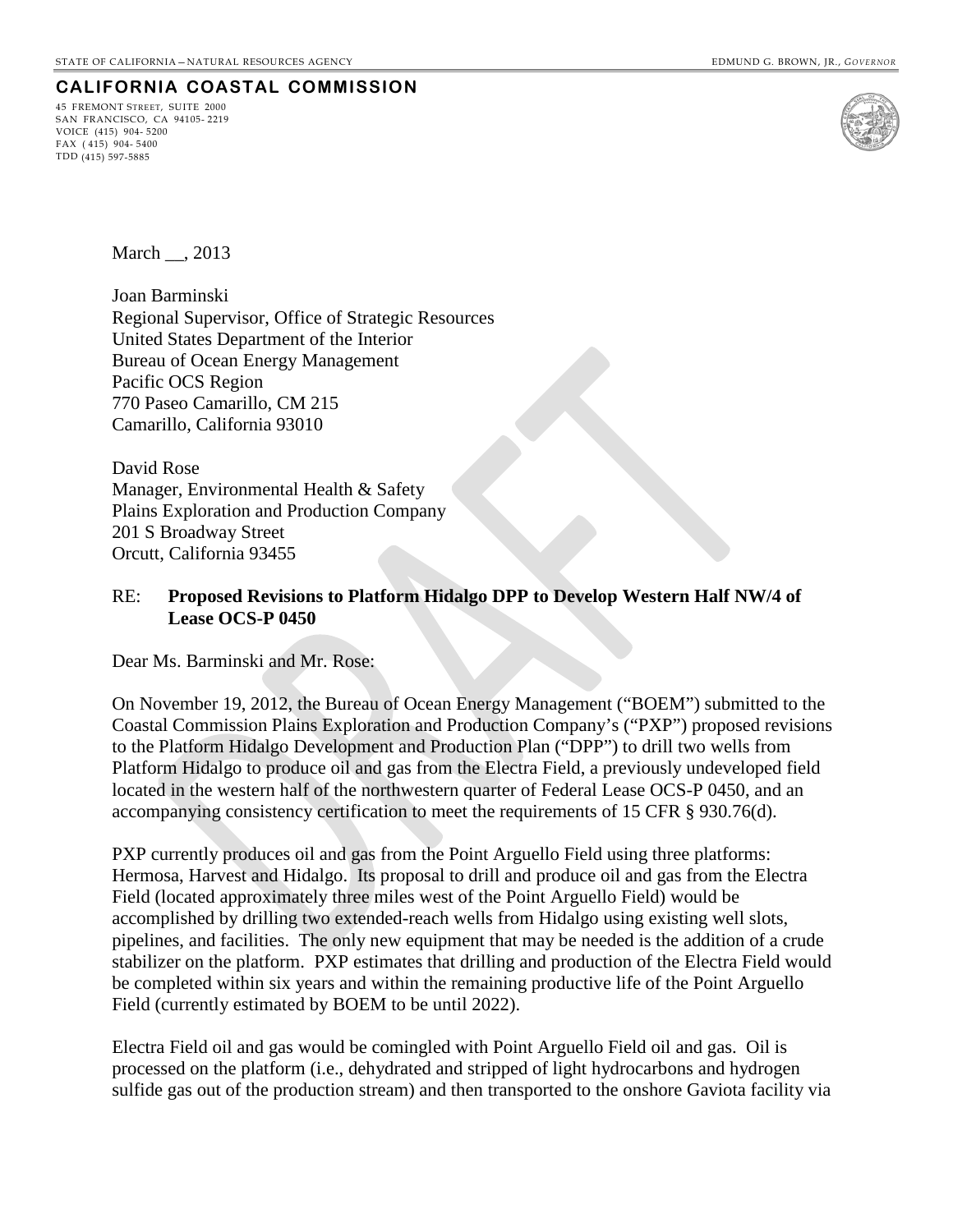an existing oil pipeline. At Gaviota, the oil is metered and heated, stored temporarily in storage tanks, and then transported via the All American Pipeline to various refinery destinations. Electra Field gas would be combined with Point Arguello Field gas and then sweetened for platform use or sale to shore via an existing gas pipeline.

In 1984, under the federal consistency review requirements of the Coastal Zone Management Act ("CZMA") (15 CFR Part 930), the Coastal Commission concurred in consistency certification CC-24-84 for Platform Hidalgo. The approved Hidalgo DPP provided for a 56-slot platform producing up to 20,000 barrels per day ("BPD") of oil and 10 million cubic feet per day ("MCFD") of gas from the Point Arguello Field. Production was expected to last 30-35 years (until 2021 -2026). At its peak production, only 27 of the available well slots were used producing on average 12,784 BPD of oil and 7,023 MCFD of gas. Hidalgo's current daily production average is significantly lower, about 1,200 BPD of oil and 1,200 MCFD of gas. PXP expects peak Electra Field production to be 6,400 BPD of oil and 2,500 MCFD of gas. Combining Point Arguello and Electra Field production thus would not result in an expansion of operations or production volumes greater than what the Coastal Commission originally considered when it concurred in the consistency certification for the Platform Hidalgo DPP.

The BOEM has determined that PXP's Electra Field project is a new activity that was not previously identified and evaluated in the existing approved Point Arguello Unit DPP for Platform Hidalgo and therefore the proposed DPP revision is subject to all the procedures of 30 CFR 250.266 through 250.273, including the potential for federal consistency review by the Coastal Commission under the CZMA. The DPP revision constitutes a "major amendment" of a federal permit activity as that term is defined in Section 930.51(c) of the CZMA regulations. A "major amendment" is "...any subsequent federal approval that the applicant is required to obtain for modification to the previously reviewed activity…" However, Section 930.51(c) of the regulations also provides that no further federal consistency review is required if the activity will not "affect any coastal use or resource in a way that is substantially different than the description or understanding of effects at the time of the original activity."

After careful review, the Commission staff has determined that the proposed DPP revision will not cause effects on California's coastal uses and resources substantially different than those originally considered by the Commission when it concurred in the original Hidalgo DPP. Thus, the proposed revision will not require federal consistency review by the Coastal Commission. A discussion of the basis for the Commission staff's determination is provided in Attachment A to this letter.

If you have any questions, please call me at 415/904-5201 or Alison Dettmer, Deputy Director, at 415/904-5205.

Sincerely,

CHARLES LESTER Executive Director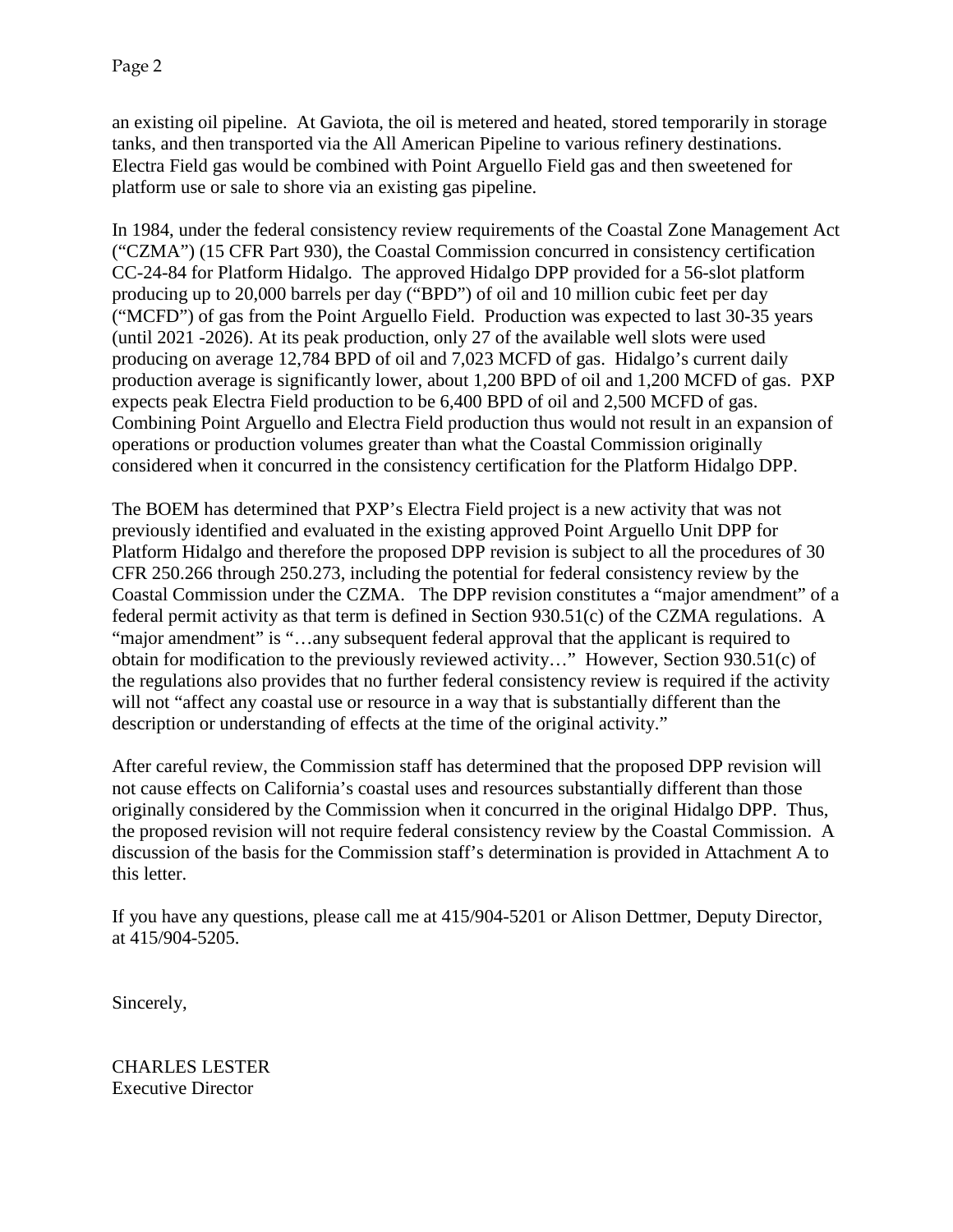# **ATTACHMENT A**

# **Determination that PXP's Proposal to Develop the Electra Field Will Not Cause Effects on Coastal Resources and Uses Substantially Different than Those Originally Reviewed by the Coastal Commission**

On November 19, 2012, the Bureau of Ocean Energy Management ("BOEM") submitted to the Coastal Commission PXP's proposed revisions to the Platform Hidalgo Development and Production Plan ("DPP") to drill two extended-reach wells from an existing oil and gas platform called "Hidalgo" to produce oil and gas from the western half of OCS-P 0450 (called the Electra Field), and an accompanying consistency certification to meet the requirements of 15 CFR § 930.76(d).

Platform Hidalgo is one of three oil and gas production platforms located in federal waters northwest of Point Conception offshore of Santa Barbara County that comprise the Point Arguello Unit and produce oil and gas from the Point Arguello Field underlying Federal Leases OCS-P 0315, OCS-P 0316, OCS-P 0450 and OCS-P 0451. Under the federal consistency requirements of the Coastal Zone Management Act ("CZMA") (15 CFR Part 930), the Commission previously concurred in consistency certifications CC-12-83, CC-27-83, and CC-24-84 for Platforms Hermosa, Harvest, and Hidalgo, respectively.

A 1984 Environmental Impact Report/Environmental Impact Statement ("EIR/EIS") for the development of the Point Arguello Field anticipated the drilling of a total of 154 wells (using the three platforms) and a peak production of 120,000 barrels per day ("BPD") of oil. Of that total, Chevron (the lessee/operator at that time) expected Platform Hidalgo to produce at its peak 20,000 BPD. Actual peak production of the Point Arguello Field reached only 80,000 BPD of oil using 54 wells (and of this total Hidalgo produced 12,784 BPD of oil at its peak). Current Hidalgo oil production is 1,200 BPD.

For the proposed project, PXP proposes to drill two wells into the Electra Field (located about three miles west of the Point Arguello Field) using existing well slots. The only new equipment that may be required is the possible addition of a crude stabilizer on Platform Hidalgo.<sup>[1](#page-3-0)</sup> PXP estimates peak Electra Field oil production to be 6,400 BPD. Oil production from the Electra Field will be combined with Point Arguello Unit oil and transported to Gaviota in the existing PAPCO oil pipeline. From Gaviota, the combined oil production will be transported to refineries in the existing All American Pipeline. Gas from the western half of OCS-P 0450 will be combined with Point Arguello

<span id="page-3-0"></span> <sup>1</sup> In 1998, the MMS (now BSEE/BOEM), County of Santa Barbara, and Coastal Commission separately approved requests by Chevron, the original operator of the Point Arguello Unit, to "reconfigure" the Point Arguello Project to process (dehydrate and stabilize) all oil offshore on Platforms Harvest and Hermosa instead of at the onshore Gaviota Facility.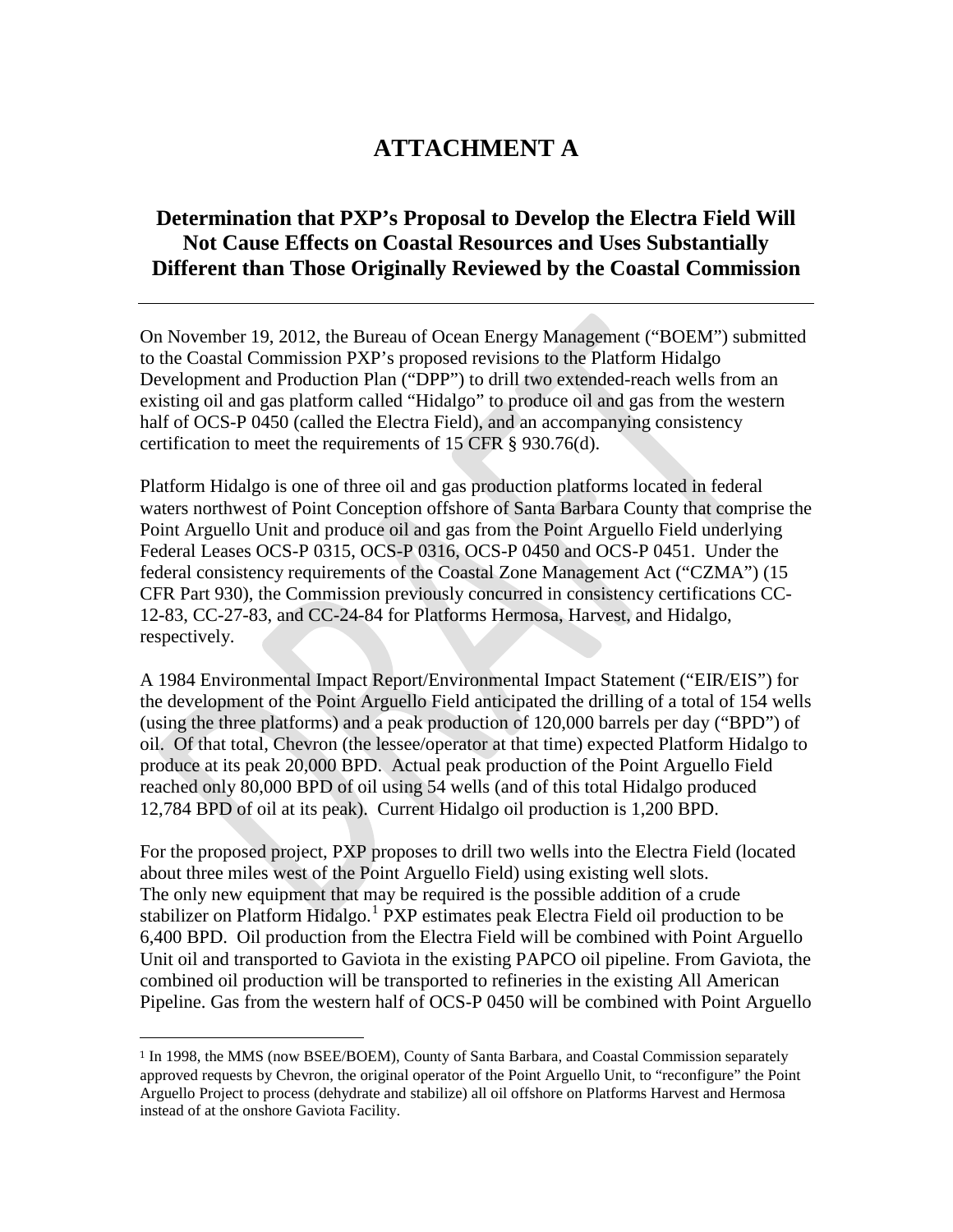gas on the production platforms. The combined gas will be processed for platform use or sale to shore via the existing PANGL pipeline. Excess gas will be re-injected into the production reservoir for later recovery.

PXP estimates that drilling and producing the Electra Field will take six years and occur within the timeframe of the existing Point Arguello Unit facilities as foreseen and evaluated in the 1984 EIR/EIS and approved DPP. The EIR/EIS and DPP estimated that producing the Point Arguello Field would last 30-35 years (until 2021-2026). BOEM currently estimates that producing the Point Arguello Field will likely become "uneconomic" in 2022. Drilling and production of the Electra Field therefore is to be completed within the anticipated productive life of the Point Arguello Field.

## **Coastal Commission's Review of an Amended DPP**

BOEM has determined that PXP's Electra Field project is a new activity that was not previously identified and evaluated in the existing approved Point Arguello Unit DPP for Platform Hidalgo and therefore the proposed DPP revision is subject to all the procedures of 30 CFR 250.266 through 250.273, including the potential for federal consistency review by the Coastal Commission under the CZMA. Accordingly, the DPP revision constitutes a "major amendment" of a federal permit activity as that term is defined in Section 930.51 $(c)$  of the CZMA regulations. A "major amendment" is "...any subsequent federal approval that the applicant is required to obtain for modification to the previously reviewed activity…" However, Section 930.51(c) of the regulations also provides that no further federal consistency review is required if the activity will not "affect any coastal use or resource in a way that is substantially different than the description or understanding of effects at the time of the original activity."

After careful review, the Commission staff has determined that the proposed DPP revision will not cause effects on California's coastal uses and resources substantially different than those originally considered by the Commission when it concurred in the original Hidalgo DPP. Thus, the proposed revisions will not require federal consistency review by the Coastal Commission. A discussion of the basis for the Commission staff's determination is provided below. Since there is no new onshore or offshore infrastructure needed for this project (the existing platform, pipelines and onshore facilities will be used), the Commission staff focused on the key Coastal Act issues of concern for a proposed change in platform drilling and production operations: (1) marine resource and water quality; (2) oil spills; and (3) air quality.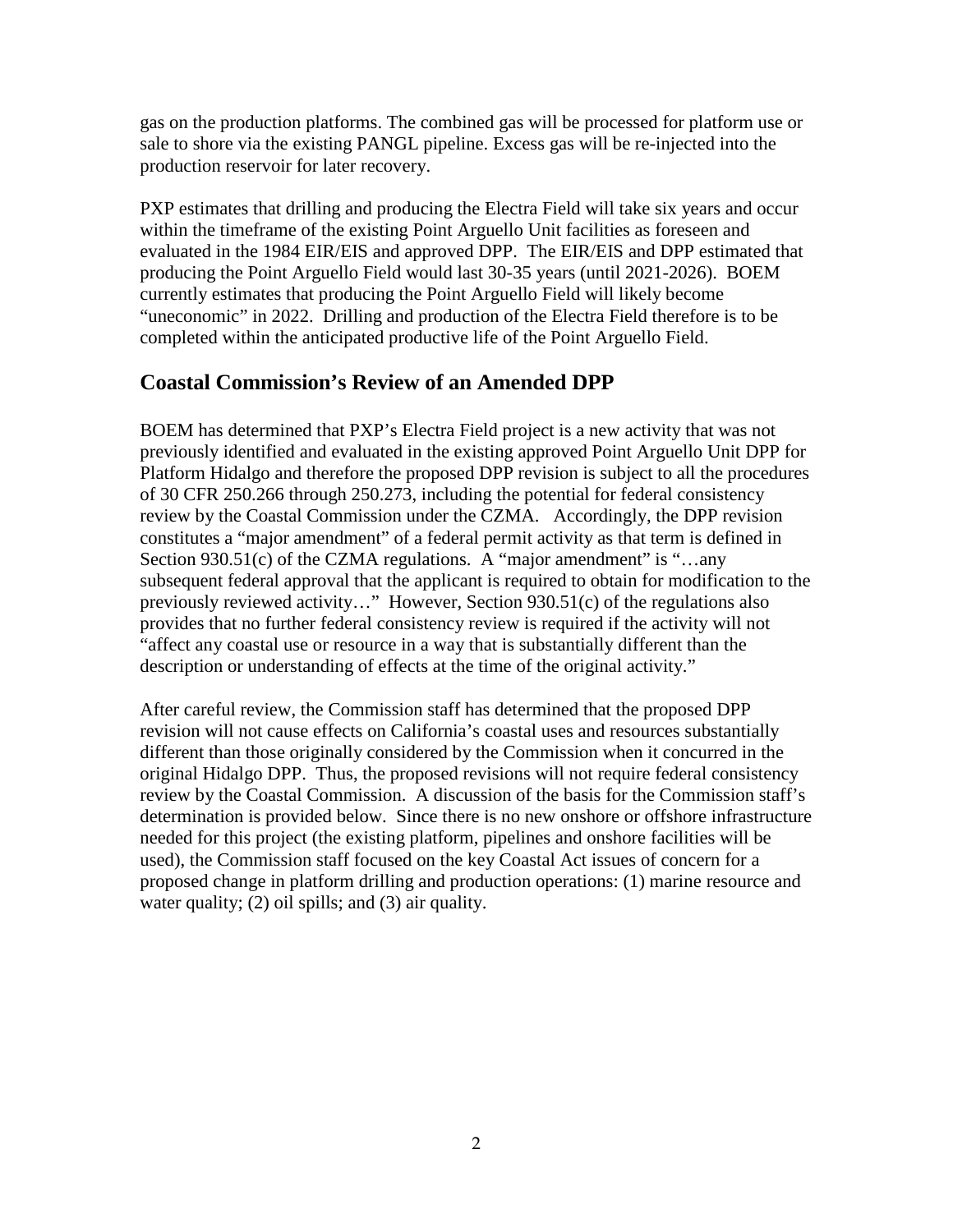### **Coastal Act Issues**

### **Marine Resources and Water Quality**

Developing the Electra Field could affect marine resources (e.g., fish, marine mammals and hard substrate) and water quality due to discharges of muds, cuttings and produced water.

#### *Produced Water*

Development of the Electra Field will result in an estimated 4% increase over the volume of existing produced water discharges. Produced water refers to the total water discharged from the oil and gas extraction process. It is the largest single source of material discharged during oil and gas operations. Typically, produced water consists of formation water, injection water, and chemicals used in the oil and water separation process. Constituents found in produced water are iron, calcium, magnesium, sodium, bicarbonate, sulfates, and chloride. Produced water can also contain entrained petroleum hydrocarbons and trace metal concentrations. Relative to ambient water, produced water contained increased organic salts and trace metals, decreased dissolved oxygen and is higher in temperature. These properties could adversely affect the marine environment by increasing the concentration of suspended solids/turbidity, oxygen demand, oil, grease, and trace metals at the discharge point.

In 1984, the year the Coastal Commission concurred in the consistency certification for the Platform Hidalgo DPP, the Coastal Commission concurred in a separate consistency certification submitted by the federal Environmental Protection Agency ("EPA") for a National Pollutant Discharge Elimination System ("NPDES") General Permit CA0110516 for platform discharges, which also covered the three Point Arguello platforms. That NPDES General Permit had no limit on the amount of produced water that could be discharged from Platform Hidalgo. Subsequently, EPA revised and renewed the NPDES General Permit for platform discharges. In 2001, the Coastal Commission concurred in a consistency certification (CC-126-00) for NPDES General Permit CAG280000. This NPDES General Permit for oil and gas platform discharges, which is currently in effect, allows for the discharge from Platform Hidalgo of about 50,000 barrels per day ("BPD") of produced water. All produced water is sent first to water treatment facilities located on the platform. Treatment consists of a skim tank for removal of oil and suspended solids by gravity separation. The water is then passed through a flotation cell to remove suspended oil. The water can then be discharged to the ocean if it meets the NPDES General Permit's discharge limitations and other requirements.

Current Platform Hidalgo operations result in 7,000-12,000 BPD of produced water. PXP estimates that producing the Electra Field will result in a 4% increase in produced water (for a total of 7,280-12,480 BPD). Therefore, the volume of produced water generated by producing the Electra Field, in combination with Point Arguello Field production, is within the discharge volume considered by the Coastal Commission when it concurred in the consistency certification for NPDES General Permit CAG280000.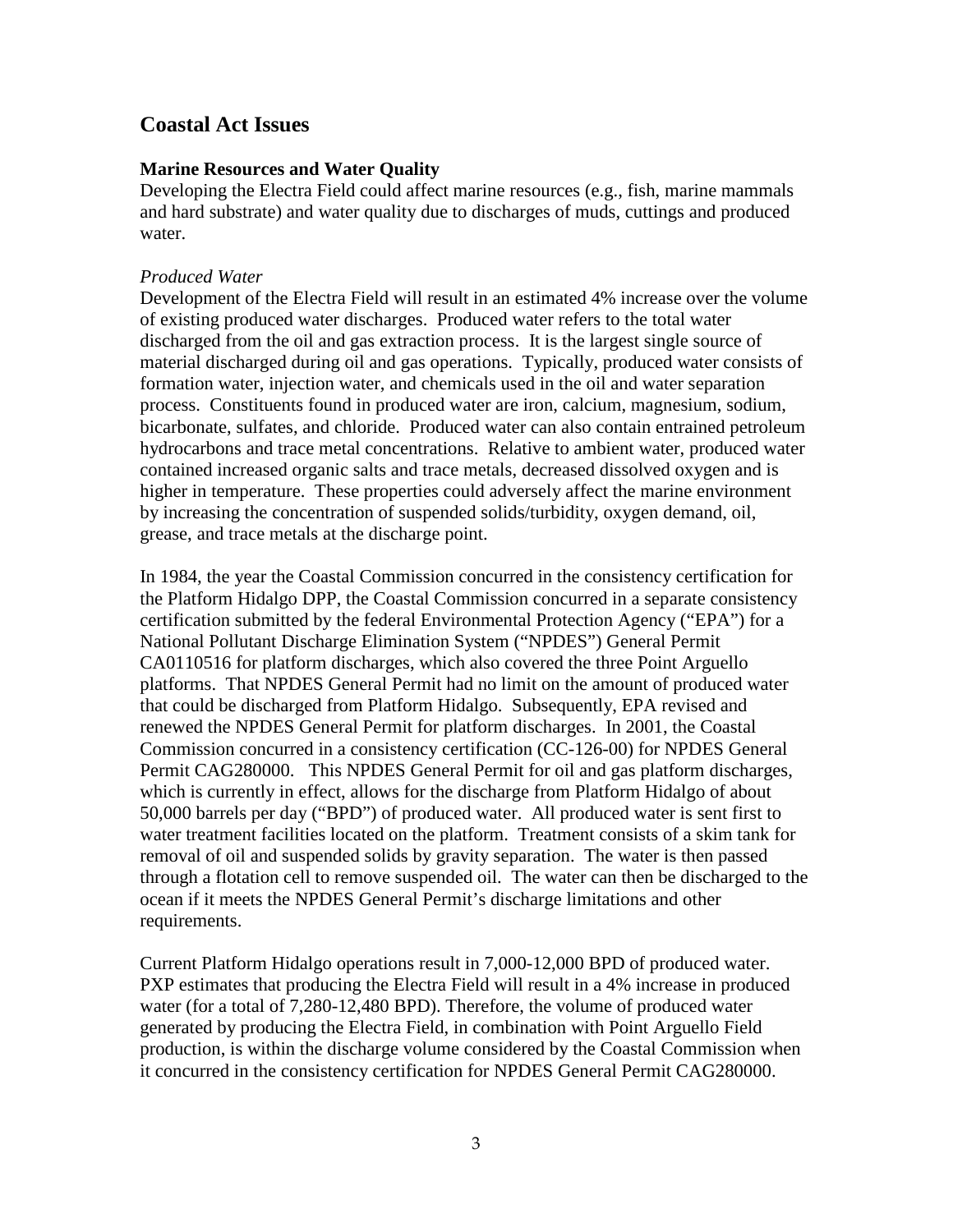#### *Muds & Cuttings*

Drilling of the two new wells will be done with water-based muds only (no oil-based muds will be used). Drilling muds are used in exploratory and production drilling to control well hydrostatic pressure, lubricate the drill bit, and remove drill cuttings from the well. They are generally composed of mixtures of water, clay, barium sulfate, lignite, lignofulfonate, and other additives. Water-based muds, as compared to oil-based, are relatively non-toxic. The project will also result in the discharge of "cuttings." Cuttings are small pieces of formation rock cut by the drill bit. They are carried to the surface of the well with circulation of the drilling muds and are separated from the muds on the platform. The principle impact of muds and cuttings discharges is the burial of benthic organisms in the immediate area of the discharge due to high solids content.

NPDES General Permit CAG280000 allows for the discharge from Platform Hidalgo of 23,000 BPD of drilling muds and 6,000 BPD of cuttings. For both wells, PXP anticipates generating a total of 27,611 BPD muds and 11,209 BPD cuttings. If the two wells are drilled within the same year, PXP would be precluded from discharging the entire volume of muds and cuttings by the current permit discharge volume limits. The EPA is in the process of revising and renewing the NPDES General Permit for oil and gas operators, which will require concurrence in a consistency certification by the Coastal Commission before the new NPDES General Permit can be issued. PXP has requested a revision to the annual permitted discharge limits for muds and cuttings so that PXP could drill the two wells in the same reporting year. If the proposed revision is not approved, PXP will drill one well in each of two successive reporting years so that it complies with the current discharge limits of its NPDES General Permit. Thus, the Coastal Commission will have the opportunity to review any revision of the NPDES General Permit that would increase the permitted discharge of muds and cuttings, or PXP will be required to comply with the existing limits, which the Coastal Commission has already reviewed.

### **Oil Spills**

Developing the Electra Field will increase somewhat the risk of an offshore oil spill over current conditions due to drilling and producing two additional wells from Platform Hidalgo. However, because Point Arguello Field production has been significantly lower than originally expected, combined with significant improvements to oil spill equipment and response capabilities, the proposed project is well within the magnitude of oil spill risk and potential impacts previously considered by the Coastal Commission in 1984.

Current federal regulations governing oil spill response plans ("OSRPs") for federal OCS facilities require operators to calculate worst-case discharge volumes using the criteria specified in 30 CFR §254.47. These include (1) the maximum capacity of all oil storage tanks and flow lines on the facility, (2) the volume of oil calculated to leak from a break in any pipelines connected to the facility, and (3) the daily production volume from an uncontrolled blowout of the highest capacity well associated with the facility. These are worst-case estimates, intended to insure that the operator has the capacity to respond to the largest spill as required by federal regulations in 30 CFR §254.26.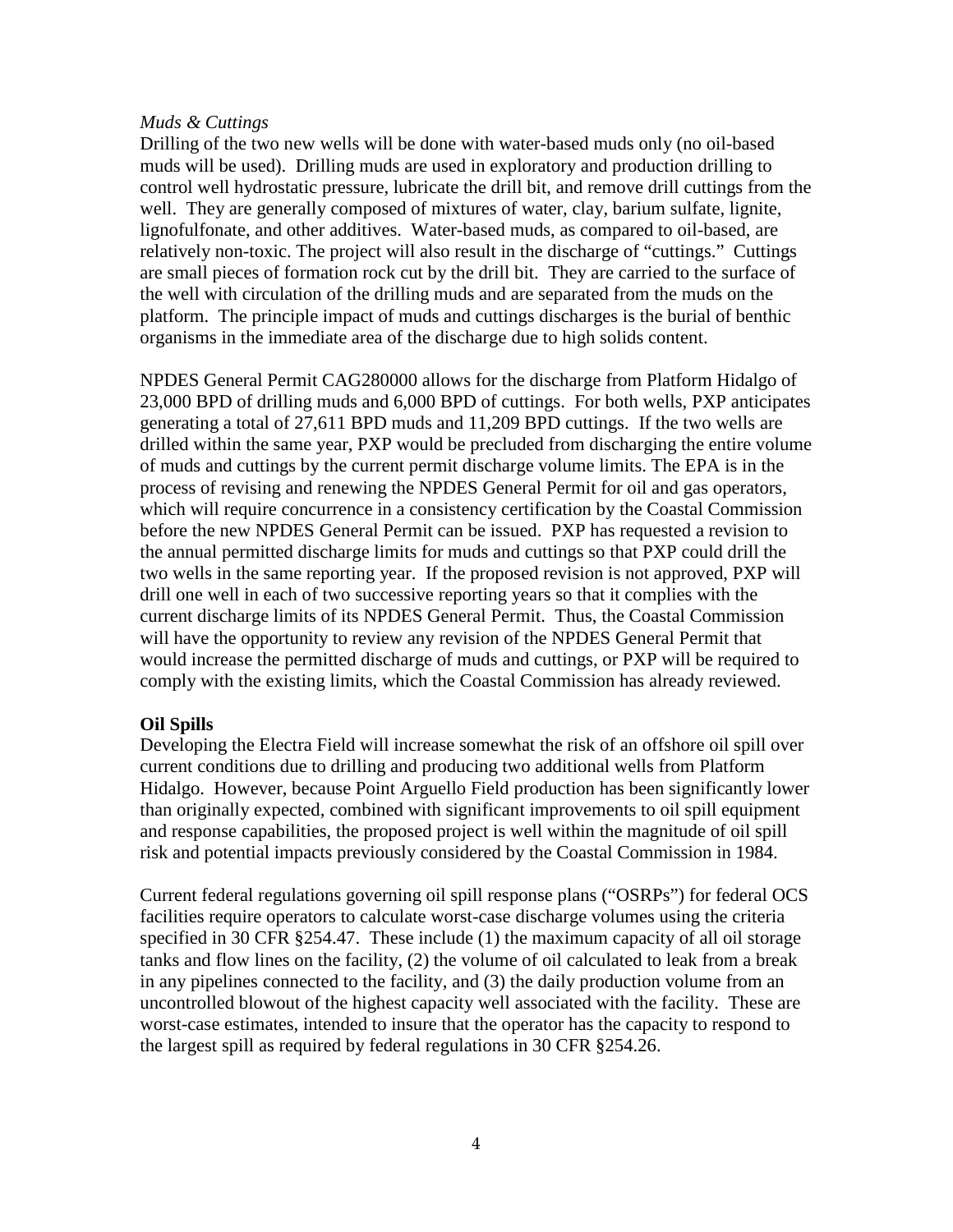PXP estimates the Electra Field project to increase the worst-case pipeline oil spill volume by roughly 9 barrels as compared to existing operations. The current worst-case spill volume for the offshore pipeline is estimated to be 2,502 barrels of oil. Due to a marginal increase in flow rates, the proposed drilling of two new wells into the Electra Field would slightly increase the maximum oil spill volume from the offshore pipeline to 2,511 barrels. This worst-case pipeline spill volume is nevertheless less than the 7,600 barrels of oil calculated as the worst-case spill volume in the 1984 EIR/EIS for the Point Arguello Project, which the Commission relied upon when it concurred in the consistency certification for the Hidalgo DPP.

The proposed project's maximum worst-case spill risk is a well blowout. Should a well blowout occur, PXP has calculated the worst-case spill volume to be 1,190 BPD of oil, which could result in a total volume of 132,090 barrels of oil released over a period of 111 days, the time PXP estimates to mobilize a drilling rig and drill a relief well. The 1984 EIR/EIS for the Point Arguello Project did not calculate a "worst-case" blowout spill volume. Instead, it evaluated the probability of a range of blow-out events that ranged from a 10 barrel spill to more than a 10,000,000 barrel spill event. The Commission staff believes that the "worst case" spill scenario for the original 1984 Point Arguello Project would have been significantly greater than the proposed project since the number of wells expected to be drilled and the volume of oil to be produced back in 1984 were substantially higher. Therefore this DPP revision will not result in an increased spill risk as compared to what the Commission understood when it concurred in the original Hidalgo DPP.

The original DPP's for the Point Arguello platforms included oil spill prevention measures and an oil spill contingency/response plan. Critical to the Commission's decision to concur in the consistency certifications for the platforms was Chevron's (the original operator) commitment to adopt "maximum feasible mitigation measures" for responses to spills. These included: (1) specific onsite oil spill containment and cleanup equipment (open ocean boom, skimmers, sorbents, and deployment vessels); (2) procedures for responding to large spills; and (3) membership in the Clean Seas oil spill response organization.<sup>[2](#page-7-0)</sup>

However, since the DPPs were approved many improvements have occurred in oil spill response resources and regulatory requirements. The federal Oil Pollution Act of 1990 (OPA 90) passed, and the MMS (now BSEE/BOEM) adopted new regulations governing oil spill response. Federal regulations at 30 CFR Part 254 require that each OCS facility have a comprehensive oil spill response plan ("OSRP"). Response plans include an emergency response action plan, and supporting information that includes an equipment inventory, contractual agreements with subcontractors and oil spill response cooperatives, a worst-case discharge scenario, and details on training and drills. Following the 2010 Deepwater Horizon well blowout and oil spill, BSEE required all of the OCS platforms to

 $\overline{a}$ 

<span id="page-7-0"></span><sup>&</sup>lt;sup>2</sup> Since 1970, oil companies operating the Santa Barbara Channel and Santa Maria Basin have funded and operated an oil spill response organization called Clean Seas. Clean Seas provides an inventory of state-ofthe-art oil spill response equipment and trained personnel. Clean Seas personnel and equipment are on standby, ready to respond to an oil spill, 24 hours a day, 365 days a year.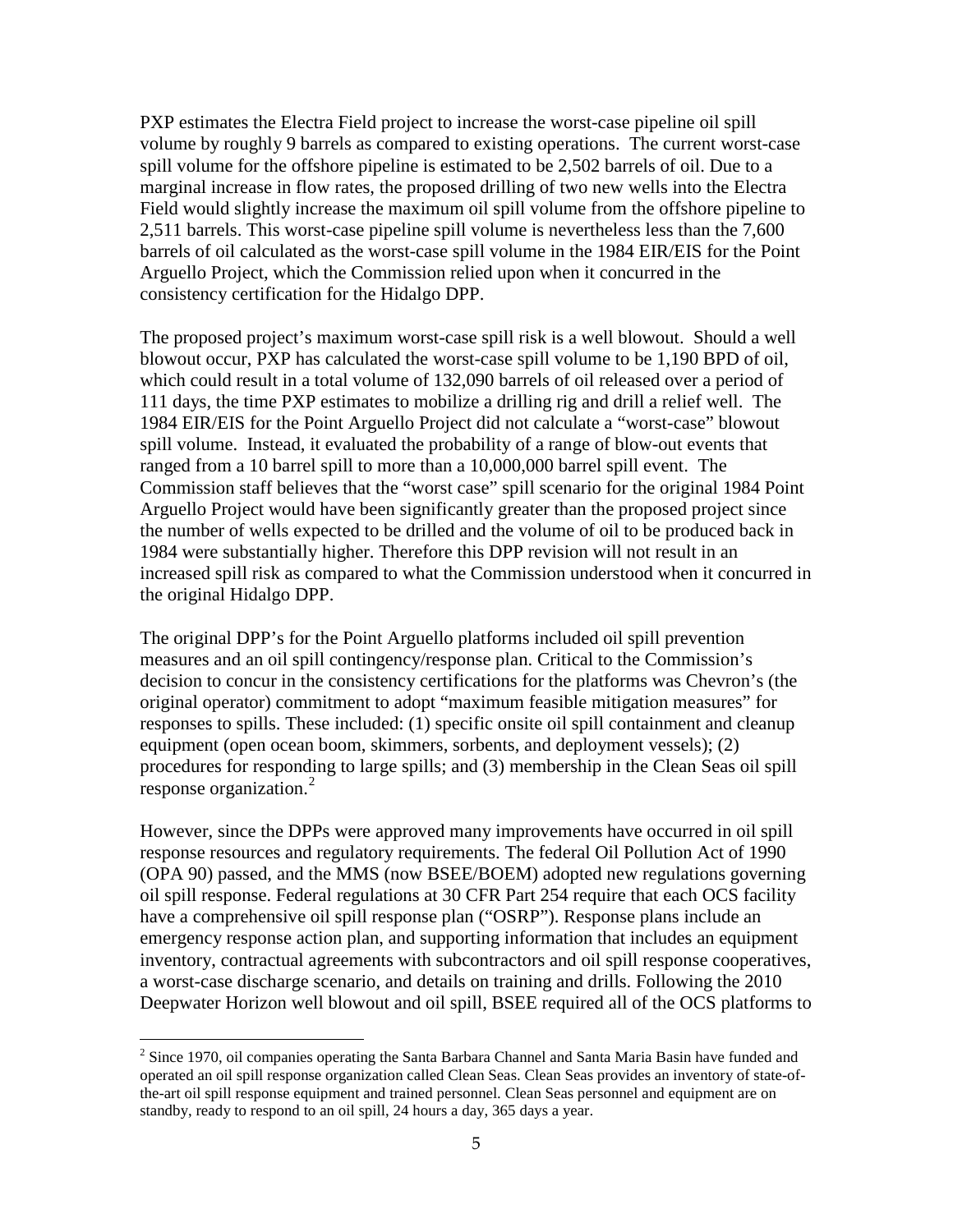review their worst-case discharge well blowout scenarios. The new regulations and OSRP requirements are more comprehensive and robust as compared to what the Commission and other agencies required when approving the Point Arguello platforms in 1984. The Commission's Oil Spill Program staff now reviews each OSRP update (required every two years) to make sure that the capability of responding to a worst-case spill meets or exceeds what existed for PXP's facilities prior to the revision.

Also, since the original Hidalgo DPP was approved, Clean Seas, the company contracted to respond to oil spills associated with Hidalgo, has undergone some major operational changes and equipment reconfigurations, replacing their existing two OSRV's, the Mr. Clean III and the Clean Ocean, with four smaller, faster OSRV's (*Clean Seas LLC Proposed Oil Spill Response Vessel (OSRV) Plan & Concept of Vessel Operations*, *June 26, 2010*). The Commission's Oil Spill Program staff reviewed the proposed equipment changes and concluded these modifications improve oil spill response capability (NE-028-10). The Commission staff believes PXP's current spill response capabilities constitute best available technology.

For the reasons described above, the Commission staff believes PXP's proposed revision to the Hidalgo DPP will not affect any coastal use or resource in a way that is substantially different than the understanding of effects at the time of the original approval.

### **Air Quality**

 $\overline{a}$ 

Drilling operations will result in an increase in criteria pollutant emissions<sup>[3](#page-8-0)</sup> as compared to current operations due to an increased load placed on offshore turbines due to the drill rig and mud handling equipment. The exact electrical load will not be known until a rig is chosen, however PXP states that all expected emissions are already permitted and offset per the rules and requirements of the Santa Barbara County Air Pollution Control District ("APCD"). Also, during drilling there will be in an increase in supply boat trips from one per week to two per week. All boats are permitted with the APCD. Since the 1984 EIR/EIS for the Point Arguello project assumed 13 supply boat trips per week during drilling operations and 4.5 trips per week during production, the anticipated two trips per week is much less than what the Coastal Commission understood when it concurred in the consistency certification for Platform Hidalgo.

During the production phase, there also will be additional emissions as compared to existing operations due to fugitive emissions from the wellheads and possibly additional oil processing equipment on the platform. These emissions are also covered under PXP's current APCD permits. Since the combined expected production of the Electra

<span id="page-8-0"></span><sup>3</sup> In 1984, the effects of greenhouse gas ("GHG") emissions were not well understood and not evaluated in the EIR/EIS for the original project or regulated by the APCD. This project would result in GHG emissions from the generator turbines, drill rig mud system, the supply vessel, and onshore transportation equipment. PXP estimates total GHG emissions from the project to be 9,186 tonnes per year (includes drilling and production phases). The APCD has set a temporary 10,000-tonne significance threshold for GHG emissions. If the project results in GHG emissions greater than 10,000 tonnes, PXP must reduce emissions to below the significance threshold or work with APCD to provide offsets of emissions.